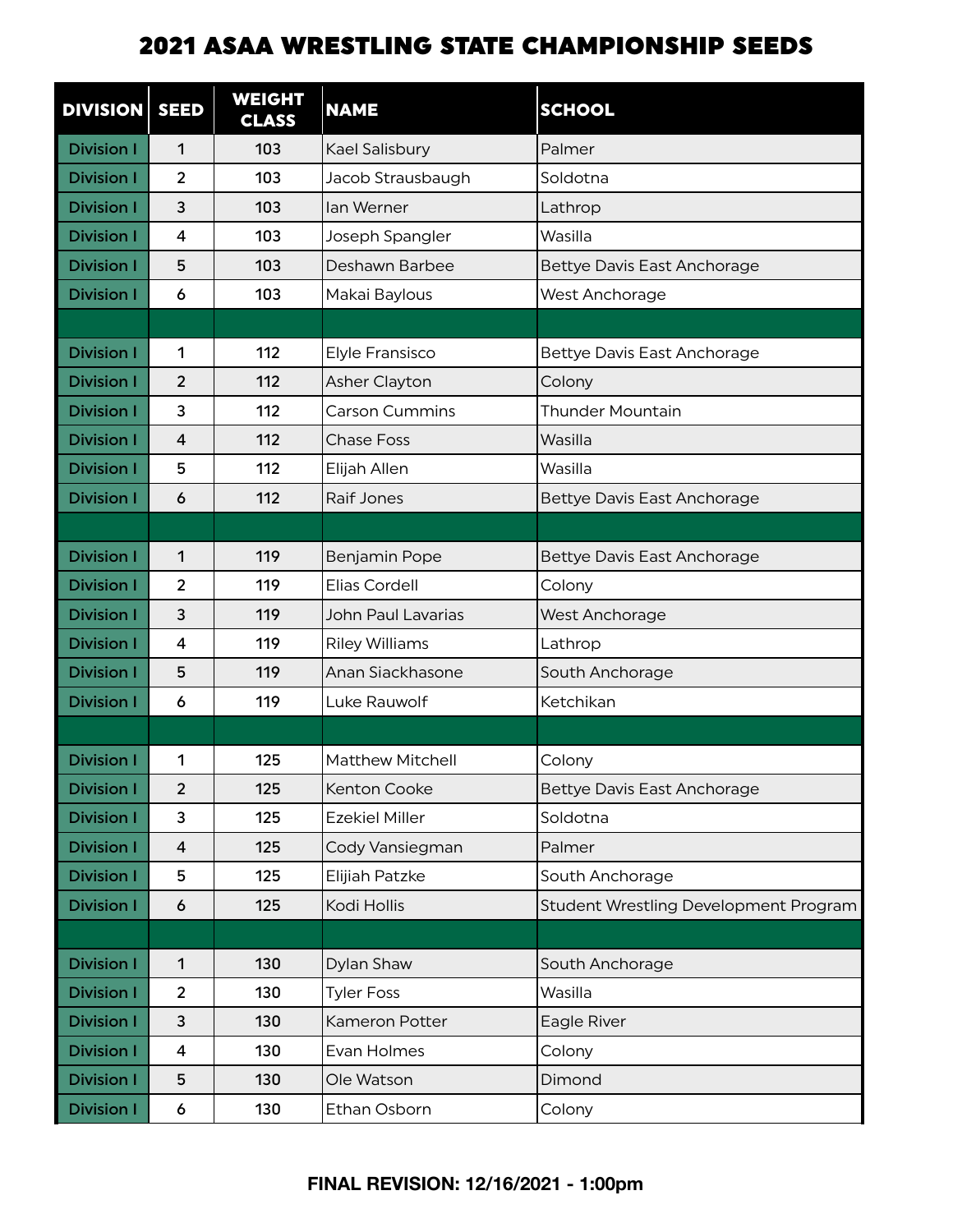| <b>Division I</b> | $\mathbf{1}$            | 135 | Carter Silva            | Colony          |
|-------------------|-------------------------|-----|-------------------------|-----------------|
| <b>Division I</b> | $\overline{2}$          | 135 | <b>Aaron Concepcion</b> | South Anchorage |
| <b>Division I</b> | 3                       | 135 | <b>Trevor Michael</b>   | Soldotna        |
| <b>Division I</b> | $\overline{4}$          | 135 | Kai Biagi               | Ketchikan       |
| <b>Division I</b> | 5                       | 135 | Caleb Martin            | Chugiak         |
| <b>Division I</b> | 6                       | 135 | Kawaiola Patterson      | Lathrop         |
|                   |                         |     |                         |                 |
| <b>Division I</b> | 1                       | 140 | <b>Colton Parduhn</b>   | Lathrop         |
| <b>Division I</b> | $\overline{2}$          | 140 | Degan Linne             | Ketchikan       |
| <b>Division I</b> | 3                       | 140 | <b>Fred Elvsaas</b>     | Wasilla         |
| <b>Division I</b> | $\overline{4}$          | 140 | Liam Lockard            | South Anchorage |
| <b>Division I</b> | 5                       | 140 | Samuel Chaput           | South Anchorage |
| <b>Division I</b> | 6                       | 140 | Saiyan Baker            | Soldotna        |
|                   |                         |     |                         |                 |
| <b>Division I</b> | $\mathbf{1}$            | 145 | Elijah Larsen           | Colony          |
| <b>Division I</b> | $\overline{2}$          | 145 | Isaac Chavarria         | Soldotna        |
| <b>Division I</b> | 3                       | 145 | <b>Beau Daily</b>       | South Anchorage |
| <b>Division I</b> | $\overline{4}$          | 145 | Ryunosuke Tsukada       | Service         |
| <b>Division I</b> | 5                       | 145 | Tommy Bourne            | Lathrop         |
| <b>Division I</b> | 6                       | 145 | losefa Palmer           | Chugiak         |
|                   |                         |     |                         |                 |
| <b>Division I</b> | $\mathbf{1}$            | 152 | Antonio Woodfork        | Palmer          |
| <b>Division I</b> | $\overline{2}$          | 152 | Aaron Johnson           | Lathrop         |
| <b>Division I</b> | 3                       | 152 | <b>Scott Micheal</b>    | Soldotna        |
| <b>Division I</b> | $\overline{\mathbf{4}}$ | 152 | Jevin Lim               | Service         |
| <b>Division I</b> | 5                       | 152 | Kolin Houthoofd         | Ketchikan       |
| <b>Division I</b> | 6                       | 152 | DeShawn Campbell        | Wasilla         |
|                   |                         |     |                         |                 |
| <b>Division I</b> | $\mathbf 1$             | 160 | Chad Hakala             | South Anchorage |
| <b>Division I</b> | $\overline{2}$          | 160 | Jacob Johnson           | Lathrop         |
| <b>Division I</b> | 3                       | 160 | Tristan Petrykievicz    | Chugiak         |
| <b>Division I</b> | $\overline{4}$          | 160 | Nolan Gallagher         | Colony          |
| <b>Division I</b> | 5                       | 160 | Pedro Camacho           | Wasilla         |
| <b>Division I</b> | $\pmb{6}$               | 160 | Cael Platt              | Lathrop         |
|                   |                         |     |                         |                 |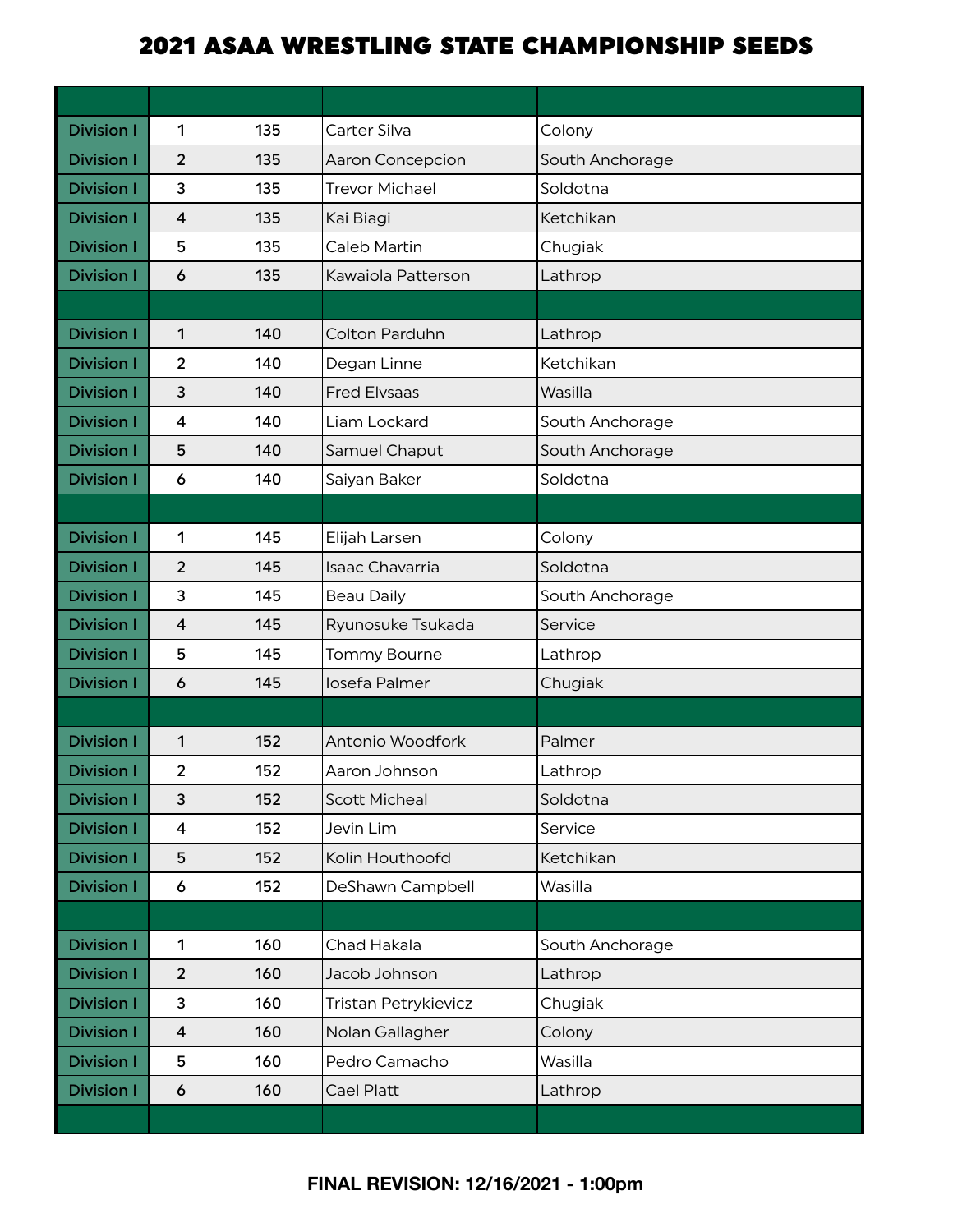| <b>Division I</b>  | 1                       | 171 | Wayne Mellon                  | Soldotna                           |
|--------------------|-------------------------|-----|-------------------------------|------------------------------------|
| <b>Division I</b>  | $\overline{2}$          | 171 | Zachary Priebe                | Service                            |
| <b>Division I</b>  | 3                       | 171 | Preston Long                  | Palmer                             |
| <b>Division I</b>  | 4                       | 171 | <b>Tanner Thornhill</b>       | Colony                             |
| <b>Division I</b>  | 5                       | 171 | <b>Bradley Keeney</b>         | Wasilla                            |
| <b>Division I</b>  | 6                       | 171 | Via Skipps                    | North Pole                         |
|                    |                         |     |                               |                                    |
| <b>Division I</b>  | 1                       | 189 | James Shivers                 | South Anchorage                    |
| <b>Division I</b>  | $\overline{2}$          | 189 | Hunter Richardson             | Soldotna                           |
| <b>Division I</b>  | 3                       | 189 | <b>Daniel Conley</b>          | North Pole                         |
| <b>Division I</b>  | $\overline{4}$          | 189 | <b>Gabriel Beaudoin</b>       | Colony                             |
| <b>Division I</b>  | 5                       | 189 | Sage Richards                 | <b>Thunder Mountain</b>            |
| <b>Division I</b>  | 6                       | 189 | Lucas Frank                   | Palmer                             |
|                    |                         |     |                               |                                    |
| <b>Division I</b>  | 1                       | 215 | Liam Babitt                   | Soldotna                           |
| <b>Division I</b>  | $\overline{2}$          | 215 | <b>Peter Macchione</b>        | <b>West Valley</b>                 |
| <b>Division I</b>  | $\overline{3}$          | 215 | <b>Britten Hamilton</b>       | South Anchorage                    |
| <b>Division I</b>  | 4                       | 215 | Henry Rayburn                 | Lathrop                            |
| <b>Division I</b>  | 5                       | 215 | Puni Pa'u                     | <b>Bettye Davis East Anchorage</b> |
| <b>Division I</b>  | 6                       | 215 | Carter Paulson                | Palmer                             |
|                    |                         |     |                               |                                    |
| <b>Division I</b>  | 1                       | 285 | Noah Curtis                   | Lathrop                            |
| <b>Division I</b>  | $\overline{2}$          | 285 | Daniel Van Slyke              | Colony                             |
| <b>Division I</b>  | 3                       | 285 | Mason Hardesty                | South Anchorage                    |
| <b>Division I</b>  | $\overline{4}$          | 285 | <b>Hunter Manderson</b>       | South Anchorage                    |
| <b>Division I</b>  | 5                       | 285 | <b>Remingtion Mothershead</b> | Palmer                             |
| <b>Division I</b>  | 6                       | 285 | <b>Timothy Vertrees</b>       | <b>Eagle River</b>                 |
|                    |                         |     |                               |                                    |
|                    |                         |     |                               |                                    |
| <b>Division II</b> | 1                       | 103 | Aiden Schilling               | Seward                             |
| <b>Division II</b> | $\overline{2}$          | 103 | <b>Caleb Metcalf</b>          | Redington                          |
| <b>Division II</b> | $\overline{\mathbf{3}}$ | 103 | Alvino Vasquez                | <b>Bethel Regional</b>             |
| <b>Division II</b> | $\overline{4}$          | 103 | Liam Phelan                   | <b>Bethel Regional</b>             |
|                    |                         |     |                               |                                    |
| <b>Division II</b> | 1                       | 112 | Myles Campbell                | Redington                          |
| <b>Division II</b> | $\overline{2}$          | 112 | Seth Jacob                    | Napaskiak                          |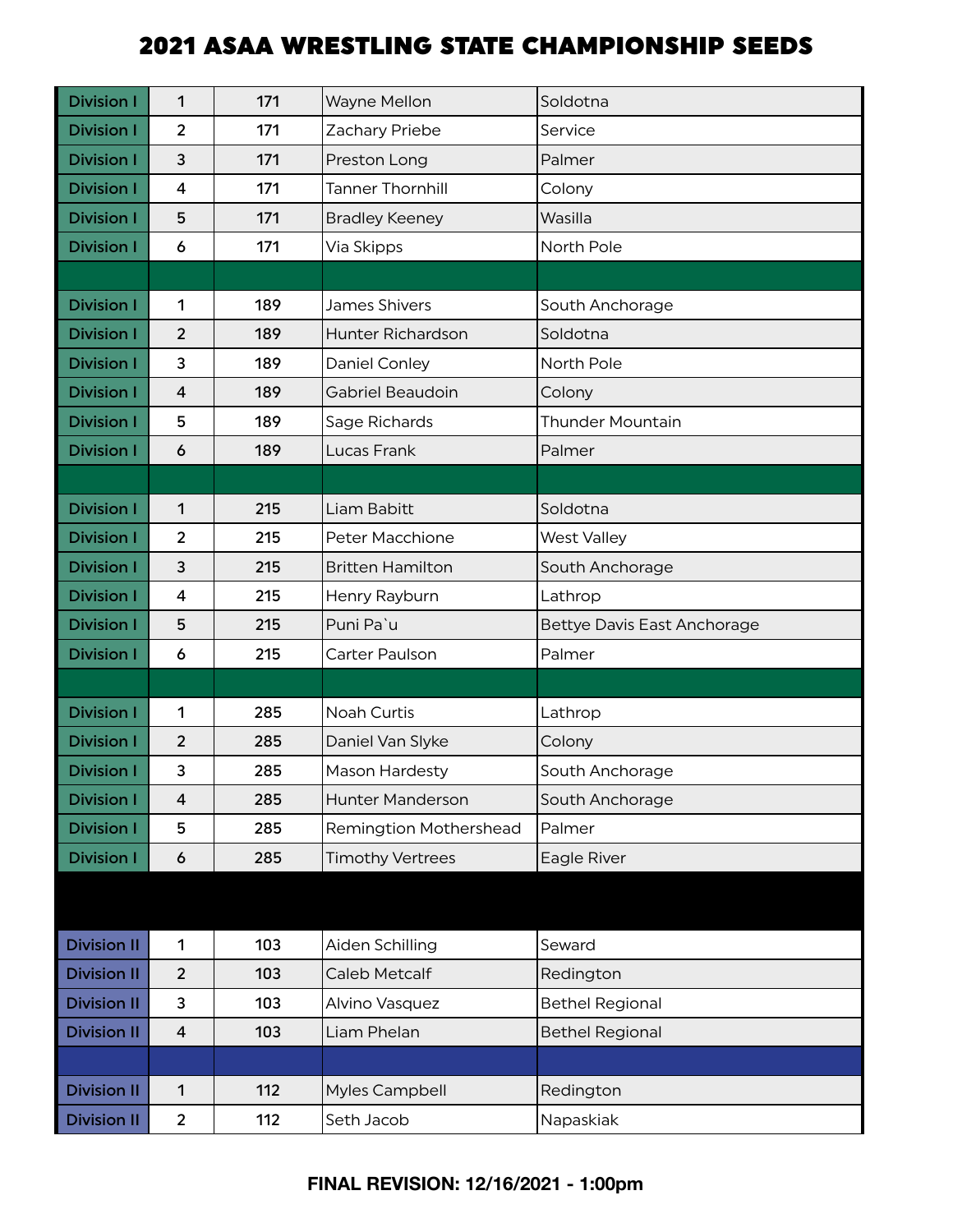| <b>Division II</b> | 3                | 112 | Oran Brown             | Delta Junction         |
|--------------------|------------------|-----|------------------------|------------------------|
| <b>Division II</b> | 4                | 112 | Hunter Kurtz           | Seward                 |
| <b>Division II</b> | 5                | 112 | Sheldon Smith          | <b>Bethel Regional</b> |
| <b>Division II</b> | 6                | 112 | Enoch Worthington      | <b>Ben Eielson</b>     |
|                    |                  |     |                        |                        |
| <b>Division II</b> | $\mathbf 1$      | 119 | Landon Smith           | <b>Bethel Regional</b> |
| <b>Division II</b> | $\overline{2}$   | 119 | Wyatt Williams         | Valdez                 |
| <b>Division II</b> | 3                | 119 | Noah Sage              | Dillingham             |
| <b>Division II</b> | $\overline{4}$   | 119 | Jake Stockhausen       | Glennallen             |
| <b>Division II</b> | 5                | 119 | <b>Wyatt Maguire</b>   | Nikiski                |
| <b>Division II</b> | 6                | 119 | Kyler Matteson         | <b>Ben Eielson</b>     |
|                    |                  |     |                        |                        |
| <b>Division II</b> | 1                | 125 | <b>Talon Whicker</b>   | Kenai-Central          |
| <b>Division II</b> | $\overline{2}$   | 125 | Garrett Coen           | Delta Junction         |
| <b>Division II</b> | 3                | 125 | Son Erikson            | Nome-Beltz             |
| <b>Division II</b> | 4                | 125 | Paul Dyment            | <b>Bethel Regional</b> |
| <b>Division II</b> | 5                | 125 | <b>Tyson Olsen</b>     | Mt. Edgecumbe          |
| <b>Division II</b> | 6                | 125 | Evander Elixman        | Sitka                  |
|                    |                  |     |                        |                        |
|                    |                  |     |                        |                        |
| <b>Division II</b> | $\mathbf 1$      | 130 | Joseph Smith           | <b>Bethel Regional</b> |
| <b>Division II</b> | $\overline{2}$   | 130 | <b>Adam Snow</b>       | <b>Grace Christian</b> |
| <b>Division II</b> | 3                | 130 | Owen Whicker           | Kenai-Central          |
| <b>Division II</b> | $\overline{4}$   | 130 | <b>Brody Mocan</b>     | Redington              |
| <b>Division II</b> | 5                | 130 | Aaron Mute             | <b>Bethel Regional</b> |
| <b>Division II</b> | $\boldsymbol{6}$ | 130 | Terje McClurg          | Houston                |
|                    |                  |     |                        |                        |
| <b>Division II</b> | 1                | 135 | Demetry Hoseth         | Dillingham             |
| <b>Division II</b> | $\overline{2}$   | 135 | Keegan Delaquito       | Glennallen             |
| <b>Division II</b> | 3                | 135 | Thomas Hannon          | Nome-Beltz             |
| <b>Division II</b> | 4                | 135 | <b>Thomas Swalling</b> | Redington              |
| <b>Division II</b> | 5                | 135 | Cassius Sundown        | Scammon Bay            |
| <b>Division II</b> | 6                | 135 | Evan Brown             | <b>Ben Eielson</b>     |
|                    |                  |     |                        |                        |
| <b>Division II</b> | $\mathbf 1$      | 140 | Jordan Korth           | Glennallen             |
| <b>Division II</b> | $\overline{2}$   | 140 | Ty Kolbe               | Dillingham             |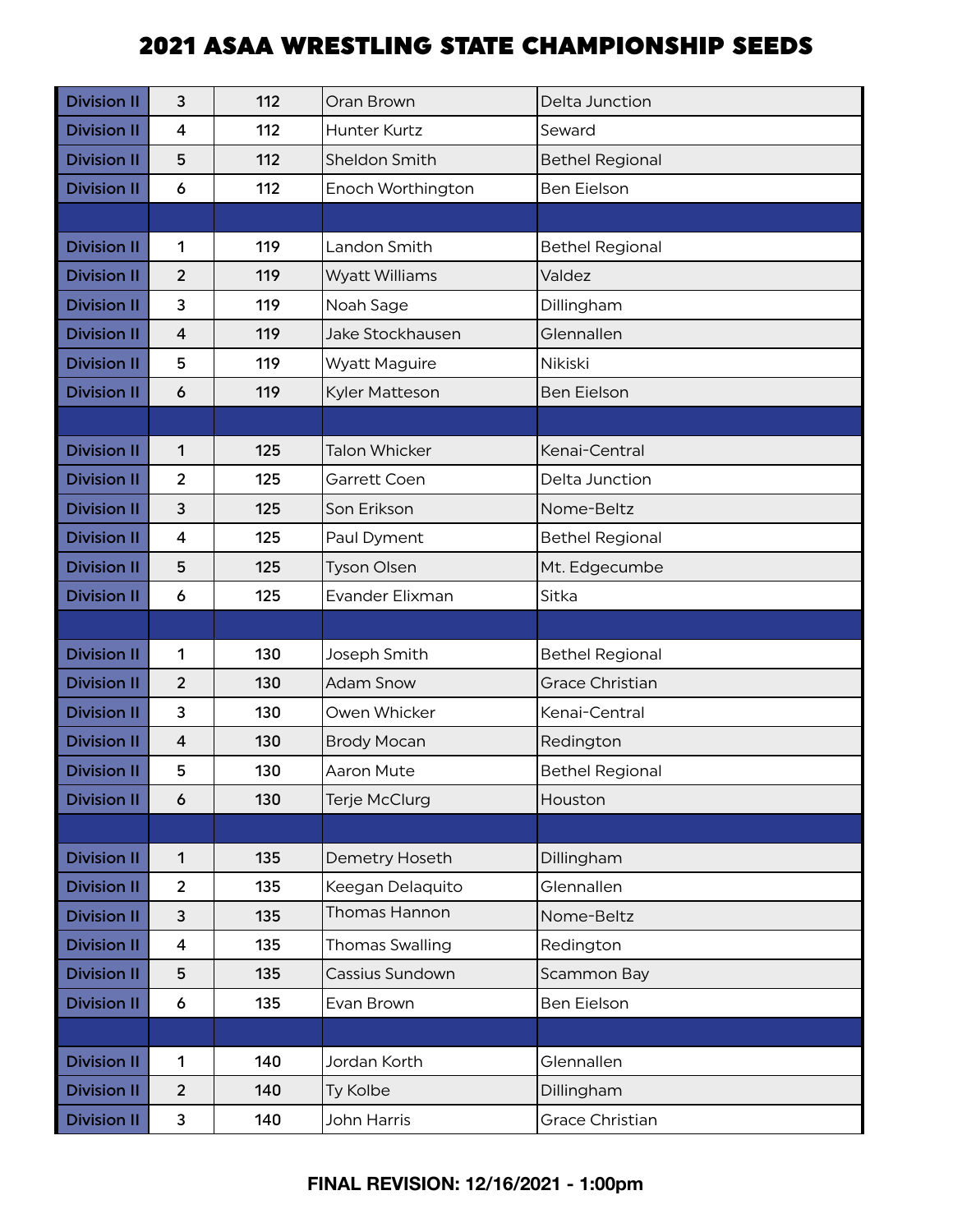| <b>Division II</b> | $\overline{4}$ | 140 | Duke McGuffey            | Nome-Beltz             |
|--------------------|----------------|-----|--------------------------|------------------------|
| <b>Division II</b> | 5              | 140 | Jayden Stone             | Glennallen             |
| <b>Division II</b> | 6              | 140 | Nafre Bagongon           | Emmonak                |
|                    |                |     |                          |                        |
| <b>Division II</b> | 1              | 145 | <b>Bowen Korth</b>       | Glennallen             |
| <b>Division II</b> | $\overline{2}$ | 145 | Zach Kolbe               | Dillingham             |
| <b>Division II</b> | 3              | 145 | <b>Russell Nyvall</b>    | Homer                  |
| <b>Division II</b> | $\overline{4}$ | 145 | <b>Charles Smith</b>     | <b>Bethel Regional</b> |
| <b>Division II</b> | 5              | 145 | Karlin Ahwinona-Smith    | Nome-Beltz             |
| <b>Division II</b> | 6              | 145 | Josh Paulson             | Grace Christian        |
|                    |                |     |                          |                        |
| <b>Division II</b> | $\mathbf 1$    | 152 | <b>Alex Buck</b>         | Glennallen             |
| <b>Division II</b> | $\overline{2}$ | 152 | <b>Andrew Gaethle</b>    | Kenai-Central          |
| <b>Division II</b> | 3              | 152 | Randy Churchill          | Wrangell               |
| <b>Division II</b> | $\overline{4}$ | 152 | Wyatt Ahmasuk            | Nome-Beltz             |
| <b>Division II</b> | 5              | 152 | Rogan Hanson             | Craig                  |
| <b>Division II</b> | 6              | 152 | Leo Wald                 | Haines                 |
|                    |                |     |                          |                        |
|                    |                |     |                          |                        |
| <b>Division II</b> | 1              | 160 | Ryan Rooney              | Wrangell               |
| <b>Division II</b> | $\overline{2}$ | 160 | <b>Charles Severance</b> | Redington              |
| <b>Division II</b> | 3              | 160 | Jason Young              | Sitka                  |
| <b>Division II</b> | 4              | 160 | <b>Steven Warren</b>     | Delta Junction         |
| <b>Division II</b> | 5              | 160 | Kenan Metzger            | <b>Grace Christian</b> |
| <b>Division II</b> | 6              | 160 | Adrian Kopanuk           | Scammon Bay            |
|                    |                |     |                          |                        |
| <b>Division II</b> | $\mathbf 1$    | 171 | Simon Grenier            | Nikiski                |
| <b>Division II</b> | $\overline{2}$ | 171 | Nestor Kalugin           | Homer                  |
| <b>Division II</b> | 3              | 171 | <b>Ethan Blatchley</b>   | Wrangell               |
| <b>Division II</b> | $\overline{4}$ | 171 | Donovan Koba             | Delta Junction         |
| <b>Division II</b> | 5              | 171 | <b>Wyatt Milnes</b>      | Redington              |
| <b>Division II</b> | 6              | 171 | Lucas Marvin             | Nome-Beltz             |
|                    |                |     |                          |                        |
| <b>Division II</b> | $\mathbf{1}$   | 189 | Seth Briesmeister        | Hutchison              |
| <b>Division II</b> | $\overline{2}$ | 189 | Rowen Wiederspohn        | Wrawngell              |
| <b>Division II</b> | 3              | 189 | <b>Harley Stokes</b>     | Redington              |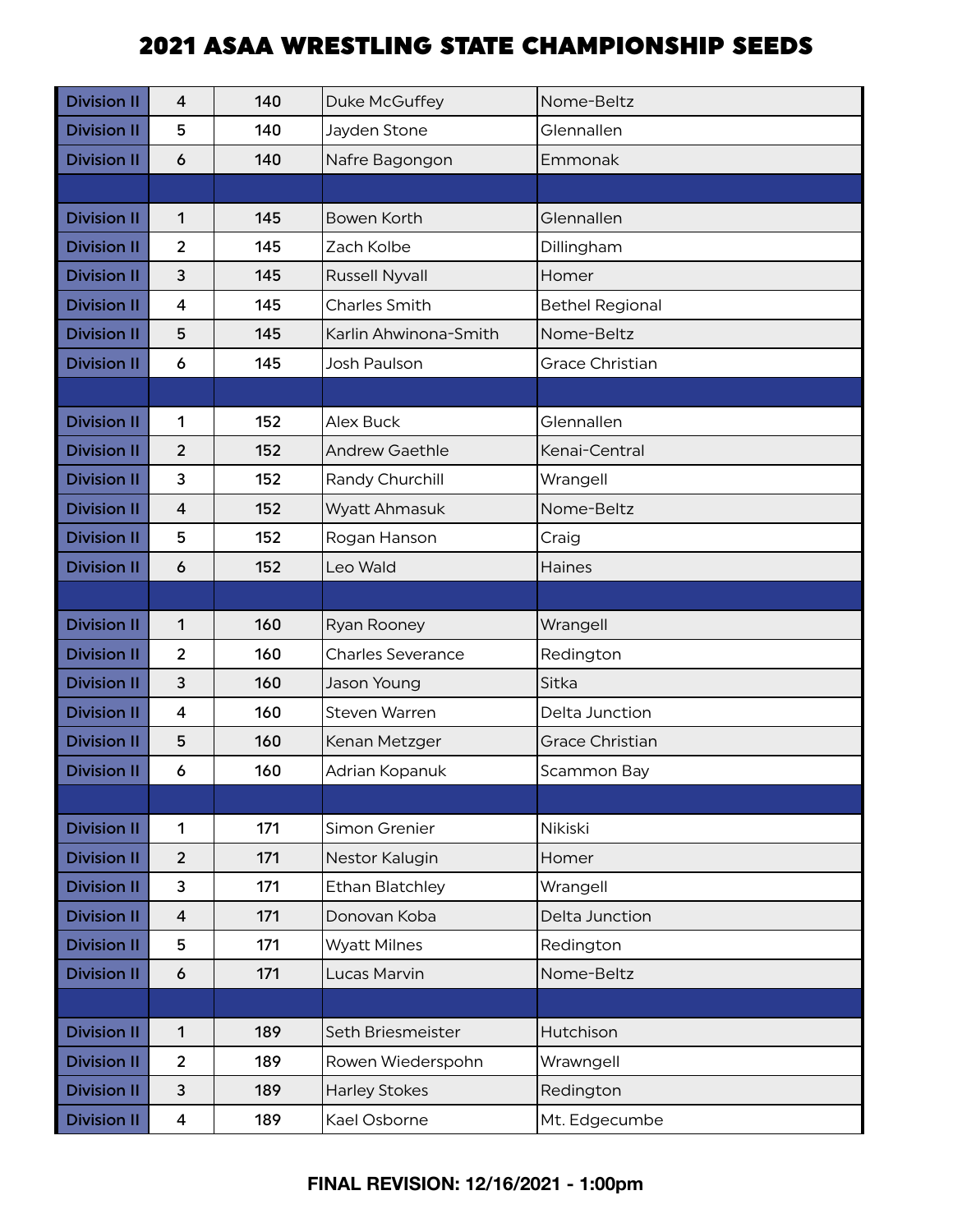| <b>Division II</b> | 5              | 189 | <b>Keldin Nicoll</b>       | Houston                            |
|--------------------|----------------|-----|----------------------------|------------------------------------|
| <b>Division II</b> | 6              | 189 | Orrin Hicks                | Delta Junction                     |
|                    |                |     |                            |                                    |
| <b>Division II</b> | $\mathbf 1$    | 215 | Ryan Randall               | Anchorage Christian                |
| <b>Division II</b> | $\overline{2}$ | 215 | Jake Eastaugh              | Wrangell                           |
| <b>Division II</b> | 3              | 215 | Stephen Hunt               | Delta Junction                     |
| <b>Division II</b> | $\overline{4}$ | 215 | Andrew Holman              | Hutchison                          |
| <b>Division II</b> | 5              | 215 | Kyle Biggers               | Petersburg                         |
| <b>Division II</b> | 6              | 215 | Benjamin Kaui              | <b>Barrow</b>                      |
|                    |                |     |                            |                                    |
| <b>Division II</b> | 1              | 285 | <b>Uatahouse Tuifua</b>    | <b>Barrow</b>                      |
| <b>Division II</b> | $\overline{2}$ | 285 | <b>Grant Trotter</b>       | Grace Christian                    |
| <b>Division II</b> | 3              | 285 | Nicholas Liomaiava         | Barrow                             |
| <b>Division II</b> | $\overline{4}$ | 285 | Mayaac Schmit              | Nikiski                            |
| <b>Division II</b> | 5              | 285 | Logan Pinard               | Hutchison                          |
| <b>Division II</b> | 6              | 285 | Canyon Wrigley             | Delta Junction                     |
|                    |                |     |                            |                                    |
|                    |                |     |                            |                                    |
| Girls              | 1              | 103 | Megan Spencer              | Lathrop                            |
| <b>Girls</b>       | $\overline{2}$ | 103 | Kaylana Nations            | Lathrop                            |
| Girls              | 3              | 103 | DD Toyomura                | Petersburg                         |
| Girls              | 4              | 103 | Jamiezon Garcia            | <b>Bettye Davis East Anchorage</b> |
| Girls              | 5              | 103 | Danika Dawley              |                                    |
| <b>Girls</b>       | 6              |     |                            | North Pole                         |
|                    |                | 103 | <b>Emilie Madson</b>       | <b>Bethel Regional</b>             |
|                    |                |     |                            |                                    |
| Girls              | $\mathbf 1$    | 112 | Olivia Troxell             | Kodiak                             |
| Girls              | $\overline{2}$ | 112 | Autumn Poland              | Lathrop                            |
| <b>Girls</b>       | 3              | 112 | Gia Unterberger            | Chugiak                            |
| Girls              | $\overline{4}$ | 112 | Amaya Coon                 | Lathrop                            |
| <b>Girls</b>       | 5              | 112 | Michelle Atcherian         | Chevak                             |
| Girls              | 6              | 112 | <b>Cadence Cedars</b>      | <b>Bethel Regional</b>             |
|                    |                |     |                            |                                    |
| Girls              | $\mathbf 1$    | 119 | <b>Trinity Pendergrass</b> | Palmer                             |
| Girls              | $\overline{2}$ | 119 | Kierstyn Bockert           | Lathrop                            |
| Girls              | 3              | 119 | Grayce Stigen              | Colony                             |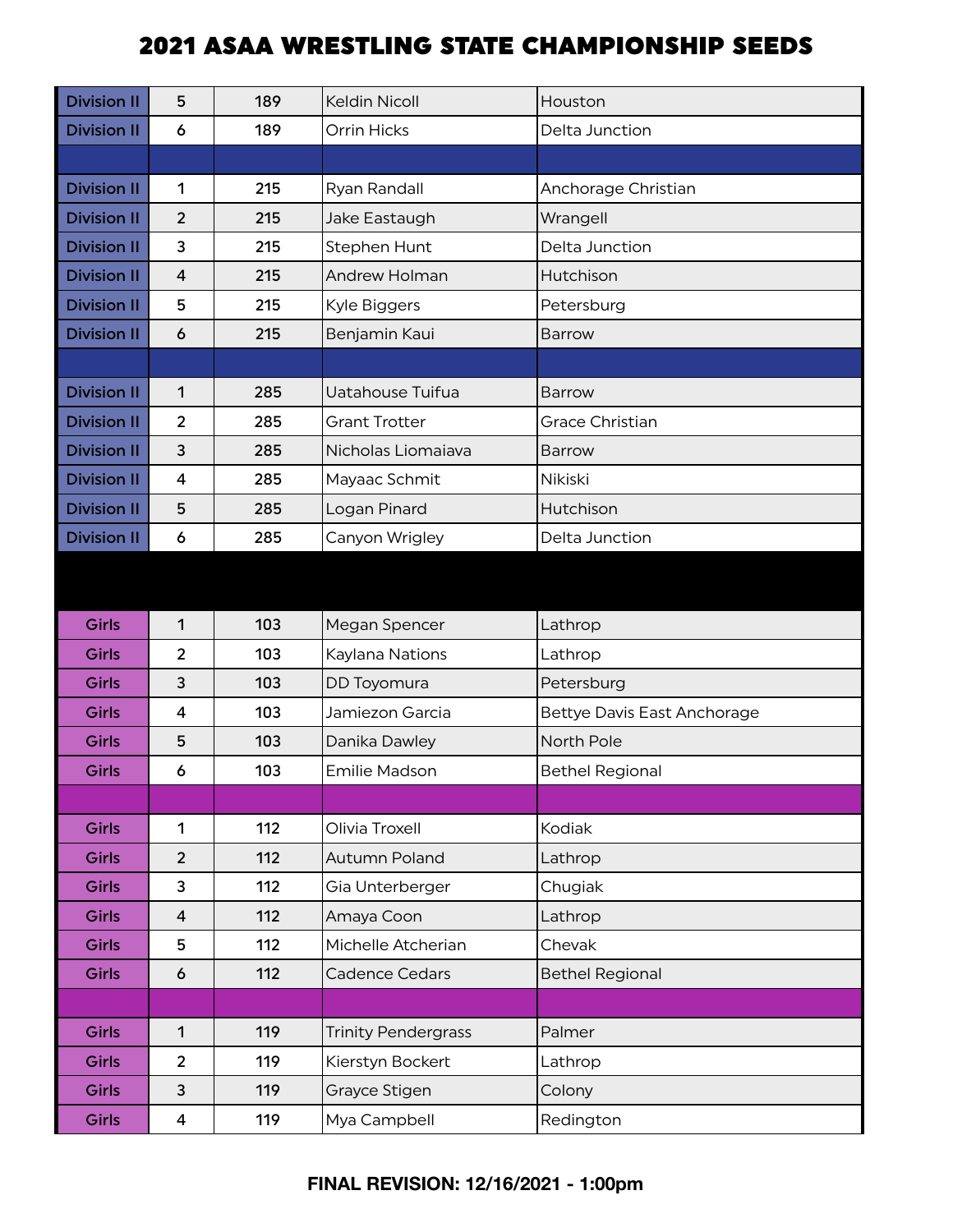| <b>Girls</b> | 5              | 119 | Katie Smith          | Nome-Beltz                         |
|--------------|----------------|-----|----------------------|------------------------------------|
| Girls        | 6              | 119 | Abigail Whitlock     | North Pole                         |
|              |                |     |                      |                                    |
| Girls        | 1              | 125 | Natallie Tobuk       | Nome-Beltz                         |
| <b>Girls</b> | $\overline{2}$ | 125 | Nevaeh Maxon         | Colony                             |
| <b>Girls</b> | 3              | 125 | Mckaylie Luedde      | Service                            |
| <b>Girls</b> | $\overline{4}$ | 125 | Avery Long           | Palmer                             |
| <b>Girls</b> | 5              | 125 | Julia Biagi          | Ketchikan                          |
| Girls        | 6              | 125 | Haylee Simpson       | Wasilla                            |
|              |                |     |                      |                                    |
| <b>Girls</b> | 1              | 130 | Aileen Lester        | Newhalen                           |
| <b>Girls</b> | $\overline{2}$ | 130 | <b>Hayley Gilson</b> | Ketchikan                          |
| <b>Girls</b> | 3              | 130 | Fiona Phelan         | <b>Bethel Regional</b>             |
| <b>Girls</b> | $\overline{4}$ | 130 | Emma Knapp           | West Anchorage                     |
| <b>Girls</b> | 5              | 130 | Nena Trout           | Palmer                             |
| Girls        | 6              | 130 | Maria Mattox         | North Pole                         |
|              |                |     |                      |                                    |
| <b>Girls</b> | 1              | 135 | Liana Carney         | Wrangell                           |
| <b>Girls</b> | $\overline{2}$ | 135 | Sarah Callender      | Colony                             |
| <b>Girls</b> | 3              | 135 | Maysa Brown          | <b>Bettye Davis East Anchorage</b> |
| <b>Girls</b> | 4              | 135 | <b>Ruby McCue</b>    | Ketchikan                          |
| <b>Girls</b> | 5              | 135 | Daisy Hannevold      | Soldotna                           |
| Girls        | 6              | 135 | Selene Farris        | Palmer                             |
|              |                |     |                      |                                    |
| Girls        | $\mathbf{1}$   | 145 | Trinity Donovan      | Soldotna                           |
| <b>Girls</b> | $\overline{2}$ | 145 | Kaitlyn Cottrell     | Colony                             |
| Girls        | 3              | 145 | Heaven Matheny       | Lathrop                            |
| Girls        | 4              | 145 | Mia Wiederspohn      | Wrangell                           |
| Girls        | 5              | 145 | <b>Isabel Lieb</b>   | <b>Bethel Regional</b>             |
| Girls        | 6              | 145 | Makaylen King        | South Anchorage                    |
|              |                |     |                      |                                    |
| Girls        | 1              | 160 | <b>Emily Bellant</b> | North Pole                         |
| Girls        | $\overline{2}$ | 160 | Jaylynn Hernandez    | Hutchison                          |
| Girls        | 3              | 160 | Kalayia Fawcett      | Colony                             |
| Girls        | $\overline{4}$ | 160 | Jacelyn Chikigak     | Alakanuk                           |
| Girls        | 5              | 160 | Simone Watts         | Kenai-Central                      |